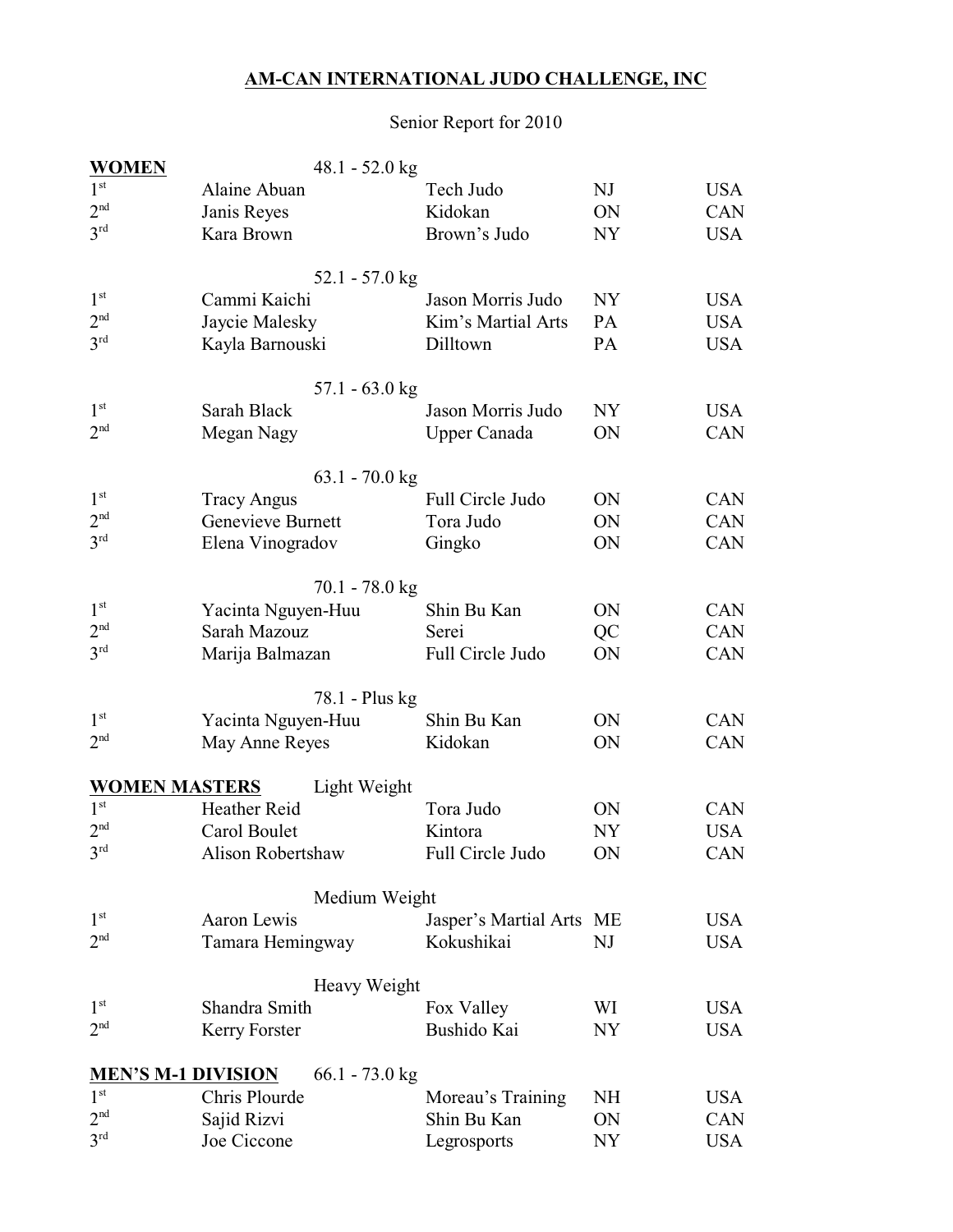|                 | <b>MEN'S M-1 CONTINUED 81.1 - 90.0 KG</b>     |                        |                |            |
|-----------------|-----------------------------------------------|------------------------|----------------|------------|
| 1 <sup>st</sup> | Yan Vinogradov                                | Gingko                 | ON             | <b>CAN</b> |
| 2 <sup>nd</sup> | Louis Weber                                   | Edson Carvaiho         | NJ             | <b>USA</b> |
| 3 <sup>rd</sup> | Casey Purcell                                 | CCC Judo               | NY <sub></sub> | <b>USA</b> |
|                 |                                               |                        |                |            |
|                 | $90.1 - 100.0$ kg                             |                        |                |            |
| 1 <sup>st</sup> | James Murray                                  | Judo No Kata           | NY             | <b>USA</b> |
| 2 <sup>nd</sup> | Eric Cline                                    | Kintora                | <b>NY</b>      | <b>USA</b> |
|                 |                                               |                        |                |            |
|                 | $100.1$ - Plus kg                             |                        |                |            |
| 1 <sup>st</sup> | Vijay Hemanchal                               | Tora Judo              | ON             | <b>CAN</b> |
| 2 <sup>nd</sup> | Nicholas Tomaszewski                          | Armed Services Judo NY |                | <b>USA</b> |
| 3 <sup>rd</sup> | <b>Brian Clonan</b>                           | Kodokan of Pgh         | <b>PA</b>      | <b>USA</b> |
|                 | <b>MEN'S M-2 DIVISION</b><br>$0 - 55$ kg      |                        |                |            |
| 1 <sup>st</sup> | Tyler Kim                                     | Kim's Martial Arts     | PA             | <b>USA</b> |
| 2 <sup>nd</sup> | Eric Godin                                    | St Paul L'Ermite       | QC             | <b>CAN</b> |
|                 |                                               |                        |                |            |
|                 | $55.1 - 60.0$ kg                              |                        |                |            |
| 1 <sup>st</sup> | Max Benjamin                                  | Nyac                   | NY             | <b>USA</b> |
| 2 <sup>nd</sup> | <b>Christopher Grunberg</b>                   | College Park           | MD             | <b>USA</b> |
| 3 <sup>rd</sup> | Jeremy Abuan                                  | Tech Judo              | NJ             | <b>USA</b> |
|                 |                                               |                        |                |            |
|                 | $66.1 - 73.0$ kg                              |                        |                |            |
| 1 <sup>st</sup> | <b>Alexander Turner</b>                       | Brown's Judo           | NY             | <b>USA</b> |
| 2 <sup>nd</sup> | <b>Brogan Endres</b>                          | Tusc Y                 | <b>OH</b>      | <b>USA</b> |
| 3 <sup>rd</sup> | Daniel Lumb                                   | CCC Judo               | NY <sub></sub> | USA        |
|                 |                                               |                        |                |            |
| 1 <sup>st</sup> | $83.1 - 81.0$ kg<br>Julien Mitchell           | Selkirk                | МB             | <b>CAN</b> |
| 2 <sup>nd</sup> | <b>Adam Stevenson</b>                         | Fox Valley             | WI             | <b>USA</b> |
| $3^{\text{rd}}$ | Alex Brosky                                   | Kim's Judo             | PA             | <b>USA</b> |
|                 |                                               |                        |                |            |
|                 | <b>MEN'S M-3 DIVISION</b><br>55.1 - $60.0$ kg |                        |                |            |
| 1 <sup>st</sup> | Shujon Mazumder                               | J.C.C.C.               | ON             | <b>CAN</b> |
| 2 <sup>nd</sup> | Justin Karn                                   | Asahi                  | ON             | CAN        |
| 3 <sup>rd</sup> | Ernest Ojito                                  | College Park           | MD             | <b>USA</b> |
|                 |                                               |                        |                |            |
|                 | $60.1 - 66.0$ kg                              |                        |                |            |
| $1^{\rm st}$    | <b>Rick Brown</b>                             | South Hills            | PA             | USA        |
| 2 <sup>nd</sup> | Leonardo Victoria                             | Tech                   | NJ             | <b>USA</b> |
| 3 <sup>rd</sup> | <b>Johnny Nagy</b>                            | <b>Upper Canada</b>    | ON             | CAN        |
|                 | $66.1 - 73.0$ kg                              |                        |                |            |
| $1^\mathrm{st}$ | Andy Zettl                                    | Kaizen                 | ON             | <b>CAN</b> |
| 2 <sup>nd</sup> | Felipe Pitta Rodrigues                        | Ginkgo                 | QC             | CAN        |
| 3 <sup>rd</sup> | Simon Ashwood                                 | Ginkgo                 | QC             | CAN        |
|                 |                                               |                        |                |            |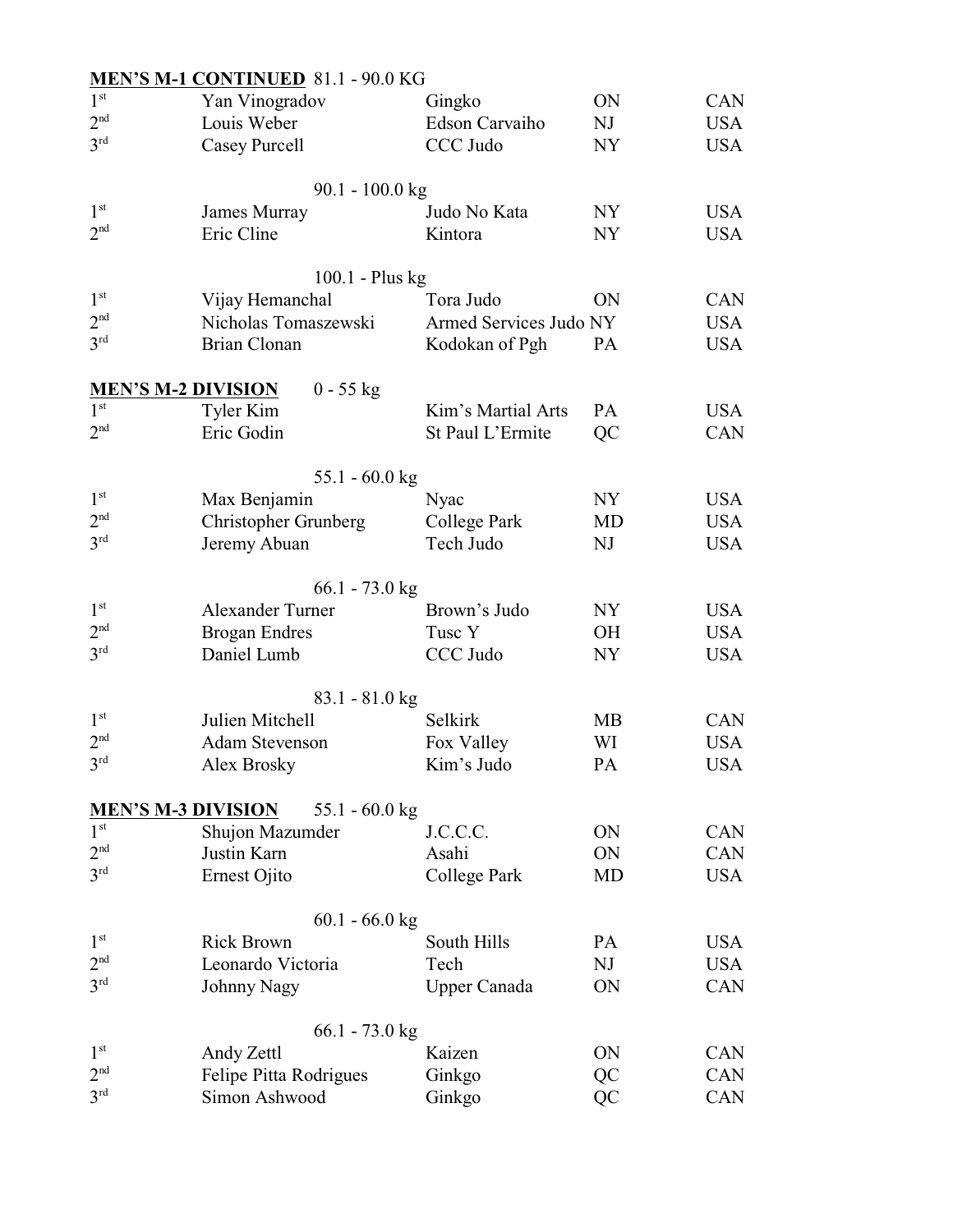|                 |                   | <b>MEN'S M-3 CONT'D</b>     | $73.1 - 81.0$ kg             |                    |                |            |
|-----------------|-------------------|-----------------------------|------------------------------|--------------------|----------------|------------|
| 1 <sup>st</sup> |                   | Thomas Moreau               |                              | Morequ's Training  | <b>NH</b>      | USA        |
| 2 <sup>nd</sup> | Dainis Nguyen-Huu |                             |                              | Shin Bu Kan        | ON             | <b>CAN</b> |
| 3 <sup>rd</sup> | Eric Thorne       |                             |                              | South Hills        | PA             | <b>USA</b> |
|                 |                   |                             |                              |                    |                |            |
|                 |                   |                             | $81.1 - 90.0$ kg             |                    |                |            |
| 1 <sup>st</sup> |                   | Emin Sheykhislyamov         |                              | Clannenge          | QC             | <b>CAN</b> |
| 2 <sup>nd</sup> |                   |                             | Dilyaver Sheykhislyamov      | Challenge          | QC             | <b>CAN</b> |
| 3 <sup>rd</sup> |                   | Joao Moreira                |                              | Kin Tora           | NY <sub></sub> | <b>USA</b> |
|                 |                   |                             |                              |                    |                |            |
|                 |                   |                             | $90.1 - 100.0$ kg            |                    |                |            |
| 1 <sup>st</sup> |                   | Vitaliy Polyanskyy          |                              | North York         | ON             | <b>CAN</b> |
| 2 <sup>nd</sup> |                   | Daniel Palatnik             |                              | Spartak            | NY             | <b>USA</b> |
| $3^{\text{rd}}$ |                   | Jake Stromecki              |                              | <b>JMJC</b>        | NY <sub></sub> | <b>USA</b> |
|                 |                   |                             |                              |                    |                |            |
|                 |                   |                             | $100.1$ - Plus kg            |                    |                |            |
| 1 <sup>st</sup> |                   | William Setter              |                              | Bushido Kai        | NY             | <b>USA</b> |
| 2 <sup>nd</sup> |                   | Ryan Lutz                   |                              | Universal Academy  | NY             | <b>USA</b> |
| 3 <sup>rd</sup> |                   | Christopher Braun           |                              | Cayuga C.C.        | NY             | <b>USA</b> |
|                 |                   |                             |                              |                    |                |            |
|                 |                   | <b>MEN'S MASTERS</b>        | 55.5 - 64.7 KG               |                    |                |            |
| 1 <sup>st</sup> |                   | Stephen Lampman             |                              | Welland Judo       | ON             | <b>CAN</b> |
| 2 <sup>nd</sup> |                   | Renato Berardo              |                              | <b>Full Circle</b> | ON             | <b>CAN</b> |
| 3 <sup>rd</sup> |                   | Sal Barone                  |                              | Kin Tora           | NY             | <b>USA</b> |
|                 |                   |                             |                              |                    |                |            |
|                 |                   |                             | $33 - 45$ age 66.0 - 73.0 kg |                    |                |            |
| 1 <sup>st</sup> |                   | Nicholas Rastelli           |                              | Kin Tora           | NY.            | <b>USA</b> |
| 2 <sup>nd</sup> |                   | Kim Boivin                  |                              | Blainville         | QC             | CAN        |
| 3 <sup>rd</sup> |                   | Keith Cadorette             |                              | Fox Valley         | WI             | <b>USA</b> |
|                 |                   |                             |                              |                    |                |            |
|                 |                   | $30 - 40$ age $80 - 100$ kg |                              |                    |                |            |
| 1 <sup>st</sup> |                   | Ryan Legault                |                              | Niagara Falls      | ON             | CAN        |
| 2 <sup>nd</sup> |                   | Alfonso Pinto               |                              | Carvalhoho         | NJ             | USA        |
| $3^{\text{rd}}$ |                   | Kevin Downey                |                              | Kin Tora           | NY             | <b>USA</b> |
|                 |                   |                             |                              |                    |                |            |
|                 | $31 - 40$ age     |                             | 73 - 81 kg                   |                    |                |            |
| 1 <sup>st</sup> |                   | Steven Indalecio            |                              | Kin Tora           | NY             | <b>USA</b> |
| 2 <sup>nd</sup> |                   | <b>Vincent Bartee</b>       |                              | Mojjo Mushido      | NC             | USA        |
| 3 <sup>rd</sup> |                   | Jason Hall                  |                              | Full Circle        | ON             | CAN        |
|                 |                   |                             |                              |                    |                |            |
|                 | $40 -$            |                             | Over $100.0$ kg              |                    |                |            |
| 1 <sup>st</sup> |                   | Curtis McRae                |                              | Selkirk            | MВ             | CAN        |
| 2 <sup>nd</sup> |                   | Vljay Hefmanchal            |                              | Tora               | ON             | CAN        |
| 3 <sup>rd</sup> |                   | James McNamara              |                              | Kin Tora           | NY             | <b>USA</b> |
|                 |                   |                             |                              |                    |                |            |
|                 | $41 - 44$ age     |                             | Over $100 \text{ kg}$        |                    |                |            |
| $1^{\rm st}$    |                   | Rob White                   |                              | Universal          | NY             | <b>USA</b> |
| 2 <sup>nd</sup> |                   | Victor Cordero              |                              | Carvalho           | NJ             | USA        |
| 3 <sup>rd</sup> |                   | Shawn Costello              |                              | Bushido Kai        | NY             | <b>USA</b> |